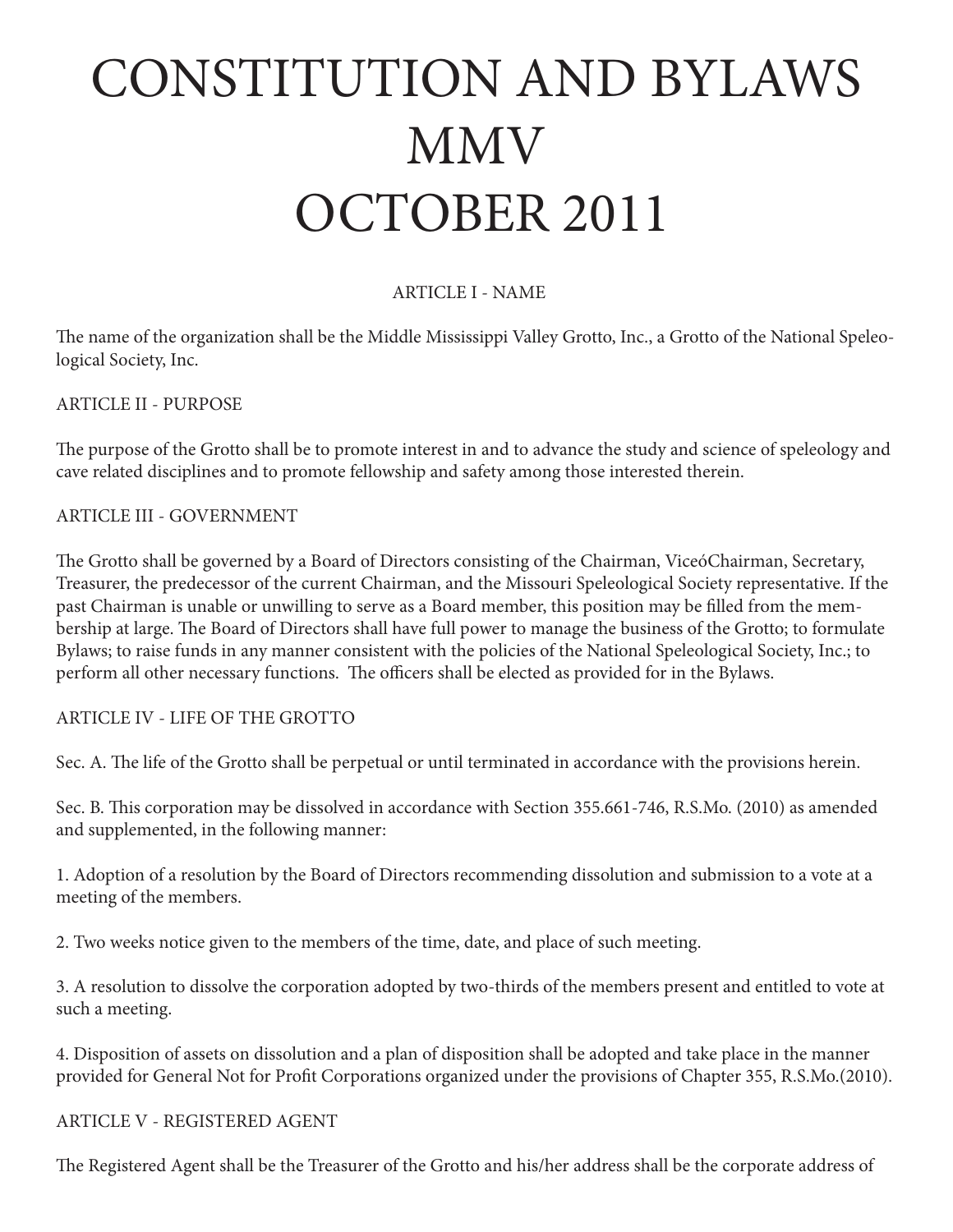record for the State of Missouri.

## ARTICLE VI ñ MEMBERSHIP

Membership of this Grotto shall be open to any persons interested in speleology and cave related disciplines, and have complied with conditions of membership set forth in the Bylaws.

## ARTICLE VII ñ AMENDMENTS

Any motion to amend or repeal the Constitution or any part thereof must be submitted in writing by the Board of Directors. Changes in the Constitution may be made by a two-thirds affirmative vote of members present or by written proxy at any regular business meeting of the Grotto or any special meeting called for that purpose provided two weeks previous notice setting forth the changes shall have been given by mail to all members. The presiding officer shall be notified of such proxy appointment prior to voting.

#### BYLAWS

### CHAPTER I ñ MEMBERSHIP

Sec. A. Application for membership shall be in writing, endorsed by a member in good standing, and filed with the Vice-Chairman. The dues for one year shall accompany the application. All applications are subject to the approval of the Board of Directors. Membership shall run from January 1st until December 31st. Persons who join at the September through December meetings will have their membership extended to December 31st of the following year.

### Sec. B. Membership qualifications

Prospective members, having 1) taken part in at least one caving field trip in the company of Grotto members; 2) completed membership form which has been signed by one endorsing member; 3) filed these forms with the Vice-Chairman; 4) and paid dues; shall be granted full membership.

Sec. C. The membership requirements may be waived by the Board of Directors in exceptional cases.

### CHAPTER II - DUES AND ASSESSMENTS

Sec. A. The annual membership dues of the Grotto shall be set by the Board of Directors.

Sec. B. A charge may be made for the use of Grotto equipment, publications, and supplies. Members utilizing borrowed equipment are financially responsible for such equipment if damaged or lost.

# CHAPTER III - QUALIFICATIONS AND DUTIES OF POSITIONS

Sec. A. Qualifications of officers are as follows:

1. No member shall hold an office on the Board of Directors who is not a member in good standing of the National Speleological Society, Inc.

2. The Chairman, with the approval of the Board of Directors, shall appoint a member of the Grotto to fill a vacancy on the Board of Directors, and such member shall serve until the next regular election.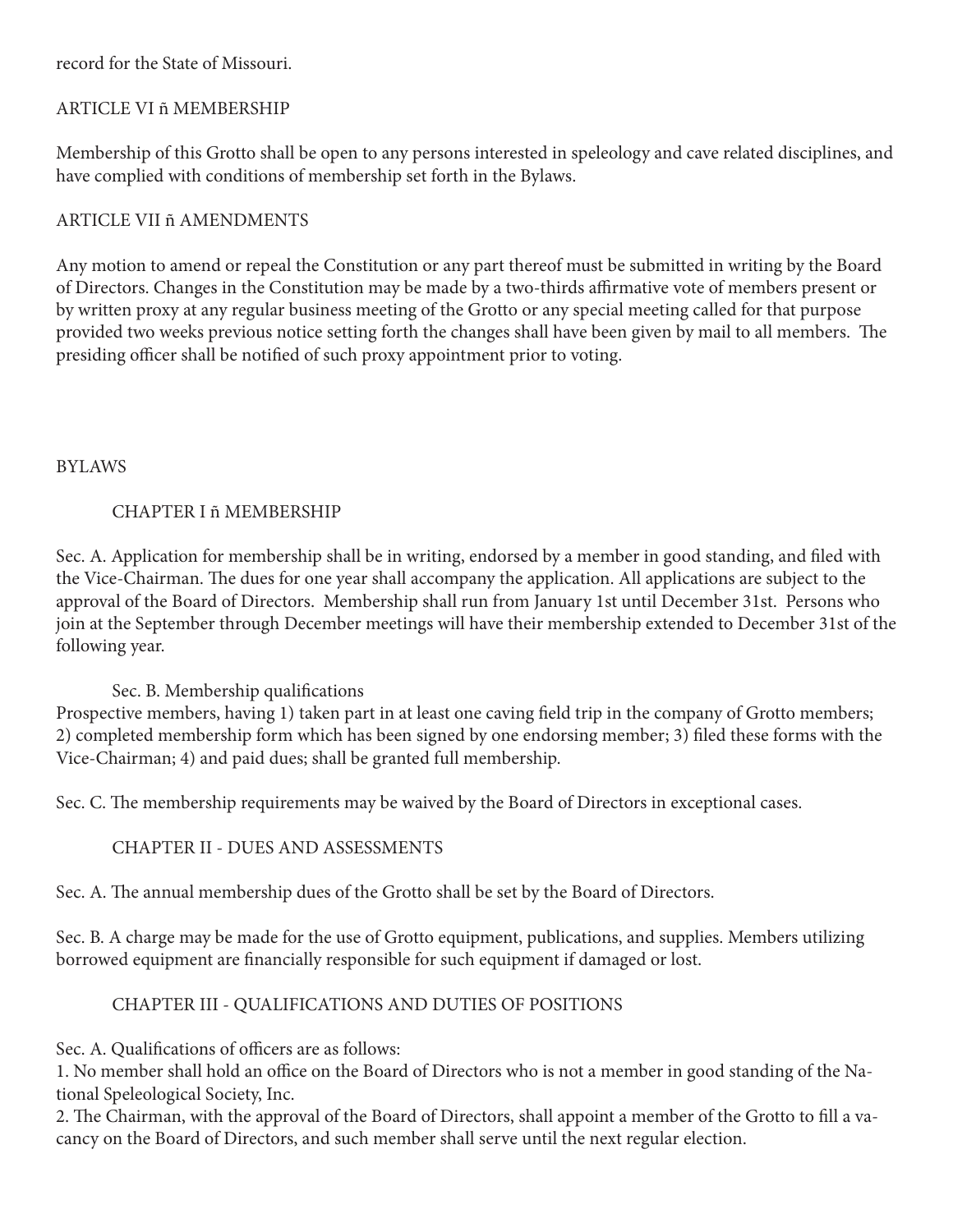Sec. B. Duties of officers are as follows:

1. The Chairman shall preside at Grotto meetings, review appointive positions annually, and be responsible for taking the initiative in keeping the Grotto active in the accomplishment of its purposes.

2. The Vice-Chairman shall substitute for the Chairman, if absent, and assist the Chairman in the performance of those duties when necessary. In the event of the Chairmanís unwillingness or inability to serve, the Vice-Chairman shall succeed to the office of Chairman. The Vice-Chairman shall serve as membership Chairman and the National Speleological Society, Inc. representative.

3. The Secretary shall attend business meetings, be responsible for recording, distributing and archiving the minutes of the meetings, conduct the official correspondence of the Grotto, and perform such other secretarial duties as may be required.

4. The Treasurer shall receive all money pertaining to the organization, with exception of the Grotto store, keep a record of all money received, and disburse such money to the proper authorities upon receipt. The Treasurer shall present a monthly and an annual financial report to the Grotto, and submit the annual report to the Secretary of State as prescribed in Section 355.856, R.S.MO.(2010). No Grotto money shall be spent without prior consent of the Treasurer, or a majority of the Board of Directors.

5. Should an officer be absent at a Board of Directorsí meeting, the officer shall appoint a proxy.

Sec. C. Duties of appointive positions are as follows:

1. The editor shall be responsible for editing, publishing and distributing Grotto publications.

2. The storekeeper shall maintain the Grotto store, and prepare and submit an annual report and an inventory to the Grotto.

3. The librarian shall be responsible for maintaining and distributing library materials, preparing a budget and booklist, submitting it to the Grotto, and making recommendations for acquisitions.

4. The conservation coordinator shall be responsible for informing members of important conservation and environmental issues and be in charge of Grotto efforts in such issues.

5. The quartermaster shall be responsible for the repair or replacement of Grotto equipment as necessary, be responsible for distribution of Grotto equipment, make recommendations concerning equipment acquisitions, and submit a yearly inventory. He shall collect fees for rental equipment as determined by the Board of Directors. 6. The program director shall be responsible for arranging programs for the monthly meeting.

7. The Missouri Speleological Survey representative shall explain the purpose and publications of the organization at each meeting, report MSS activities to the Grotto and report all Grotto activities to the MSS through the Liaison on a regular basis.

8. The National Speleological Society, Inc. representative shall explain the purpose and publications of the organization at each meeting, and report NSS, Inc. activities to the Grotto.

### CHAPTER IV - ELECTIONS

Sec. A. The Chairman shall appoint three or more regular members of the Grotto, one member being on the Board of Directors, to serve as a nominating committee prior to the October meeting.

Sec. B. The Nominating Committee shall select a slate of candidates consisting of at least one nominee for each office.

Sec. C. The Nominating Committee shall present the slate of candidates at the October business meeting. At this time, nominations from the floor will be accepted. No name shall be presented unless it is definitely known that the member is willing and able to serve, if elected.

Sec. D. The full Grotto shall be notified of the candidates for all offices prior to the election. A secret ballot will be held at the December meeting.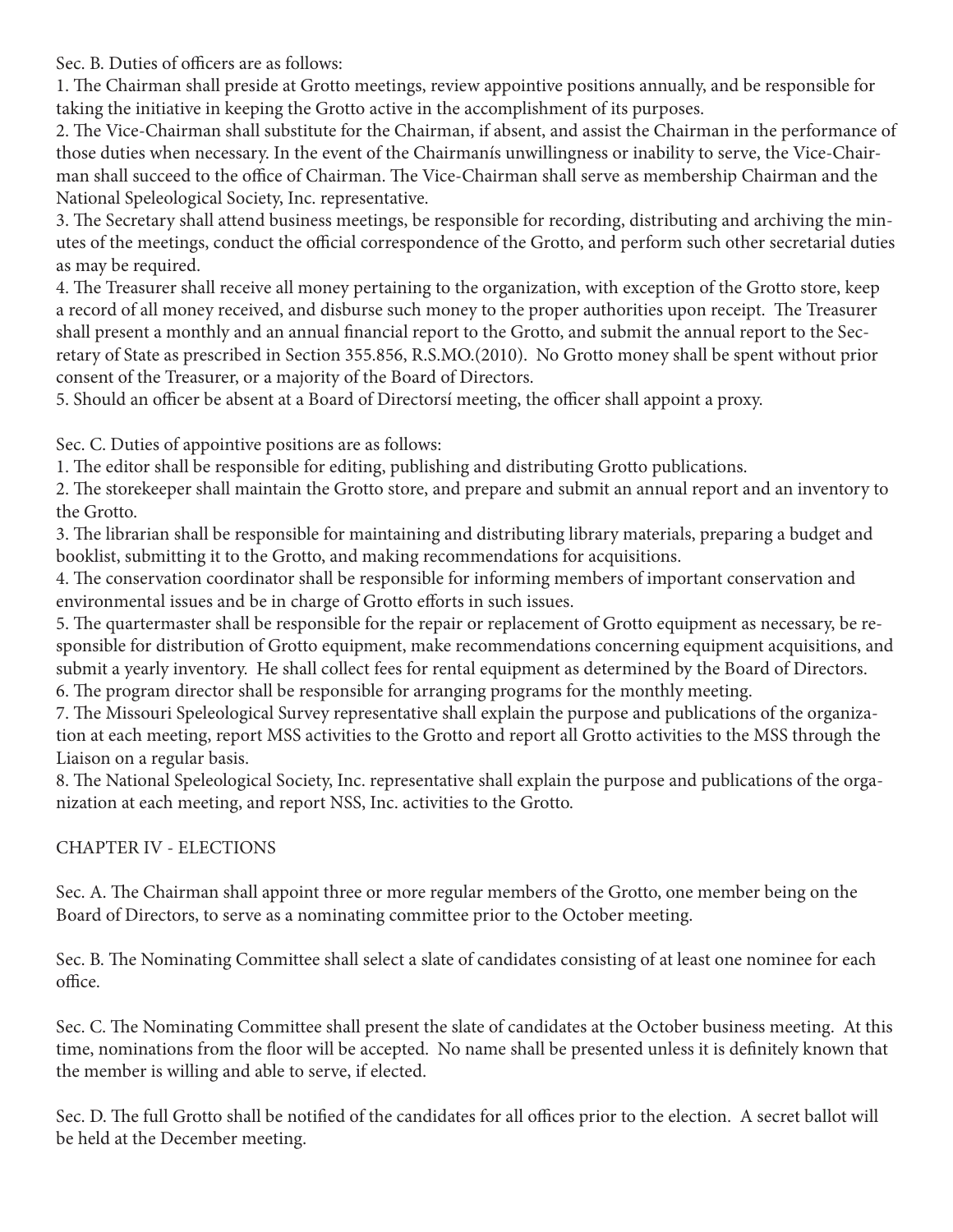Sec. E. The officers shall be elected by a simple majority as shown by the ballots returned. If no candidate receives a simple majority, a run off election shall be held.

Sec. F. The term of the officers shall be for one year to begin the first day of January following their election.

Sec. G. All officers must be members in good standing of the National Speleological Society, Inc. during their term of office.

Sec. H. Only members in good standing shall be permitted to vote.

## CHAPTER V - MEETINGS

Sec. A. Regular meetings of the organization shall be held at least tri-annually. These meetings shall be held in or about April, October and December. The October meeting shall be for the purpose of nomination of a slate of officers.

Sec. B. No set number shall constitute a quorum at a regular meeting.

Sec. C. Decisions or actions of the Board of Directors may be overruled by a two-thirds majority vote of the Grotto members.

# CHAPTER VI - SUSPENSIONS AND EXPULSIONS

Sec. A. Members may be suspend or expelled from the Grotto for the following reasons:

- 1. Nonópayment of dues.
- 2. Willful misuse of the Grottoís property.
- 3. Willful disregard of his own and the safety of others.
- 4. Willful destruction of cave formations, cave fauna, or the property of cave owners.
- 5. Violation of laws of the organization.
- 6. Conduct detrimental to the Grotto.

Sec. B. No member shall be suspended or expelled from the Grotto unless he or she shall have been:

- 1. Granted a hearing by the Board of Directors with at least three members of the Board of Directors present.
- 2. Notified in writing of the charges against him at last five days prior to the hearing.
- 3. Allowed to confront the witness against him.

Sec. C. No member shall be suspended except upon affirmative vote of three members of the Board of Directors after the hearing.

Sec. D. No matter pertaining to suspension or expulsion of a member shall be brought before the membership unless there has been a hearing.

Sec. E. Matters pertaining to suspension or expulsion which shall be presented to the membership must be presented at the regular meeting next following the hearing.

Sec. F. The Board of Directors or the membership voting on any matter pertaining to suspension or expulsion shall vote by secret ballot. A two-thirds affirmative vote by the members present who are eligible to vote is required for expulsion.

CHAPTER VII ñ AMENDMENTS